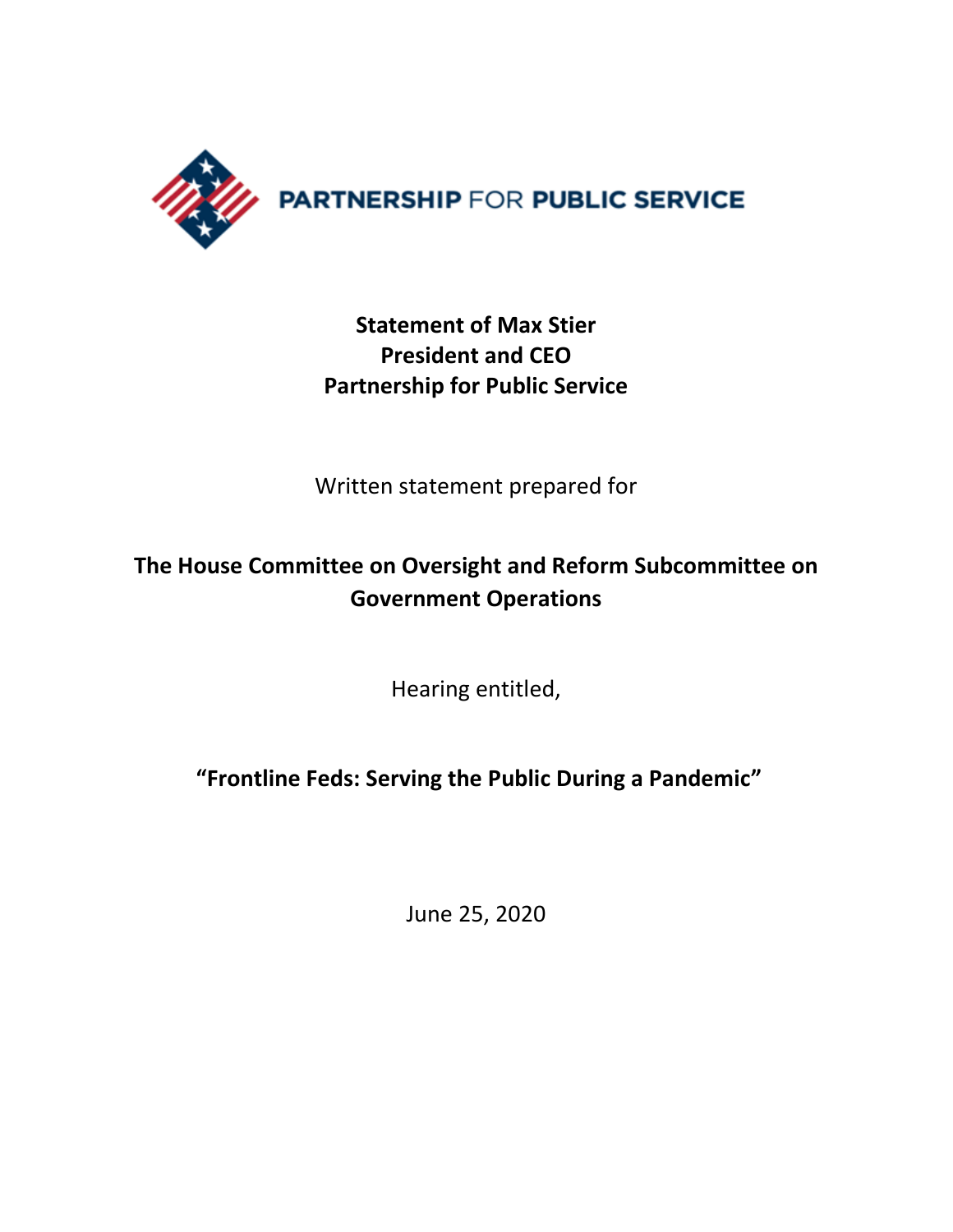Chairman Connolly, Ranking Member Hice, and members of the Subcommittee on Government Operations, thank you for the opportunity for the Partnership for Public Service to submit a written statement for the record to inform the Subcommittee's oversight of the experience of federal employees during the COVID-19 pandemic.

The Partnership for Public Service is a non-partisan, non-profit organization dedicated to inspiring public service and increasing the efficiency and effectiveness of government. We welcome this chance to help you shine a spotlight on the contributions of the federal workforce during this time of crisis, the issues agency leaders should consider in safely reopening federal workspaces, and lessons learned from this time that can help transform the delivery of government services.

The past few months have shown to the American people the dedication, resiliency and resourcefulness of the federal workforce. The government has not shut down during the COVID-19 pandemic; in fact, talented public servants across the federal government have risen to the challenge, often at risk to their own health. The efforts of the federal workforce demonstrate the critical and valuable role they play in times of national crisis.

Federal employees have responded rapidly and professionally as they work both to protect the health and safety of citizens and to help restore the economy. Whether working on-site or remotely, they are stepping up to meet the moment. Under their own difficult circumstances, they are taking on increased responsibilities. They also are helping to spur innovations that will benefit our nation for years to come and yield better technologies, tools, and techniques for federal employees to do their jobs.

### **Federal Workers on the Front Lines**

Across the government and across the country, tens of thousands of federal civilian employees have continued to report to their work sites, even as COVID-19 infections continued to rise. Veterans Affairs doctors and health care workers continue care for patients at VA facilities. The Department of Agriculture's meat inspectors remain on the job. The Centers for Disease Control and Prevention's (CDC) medical officers, scientists and health care specialists are deployed across the country and around the globe. The Environmental Protection Agency 's scientists continue to research better cleaning techniques, which have been issued nationwide as part of CDC guidance to all businesses. Members of the intelligence community continue to report to government sites, given their need to access highly classified systems that cannot be used from home. FBI agents continue their surveillance, which now also includes targeting COVID-19 fraud such as fake cures.

Most of the Department of Homeland Security's workers remain on the front lines, including Customs and Border Protection officers who are protecting our nation's borders. The Transportation Security Administration continues to protect air passengers, adapting to the new environment with new approaches to the security process. Both of these DHS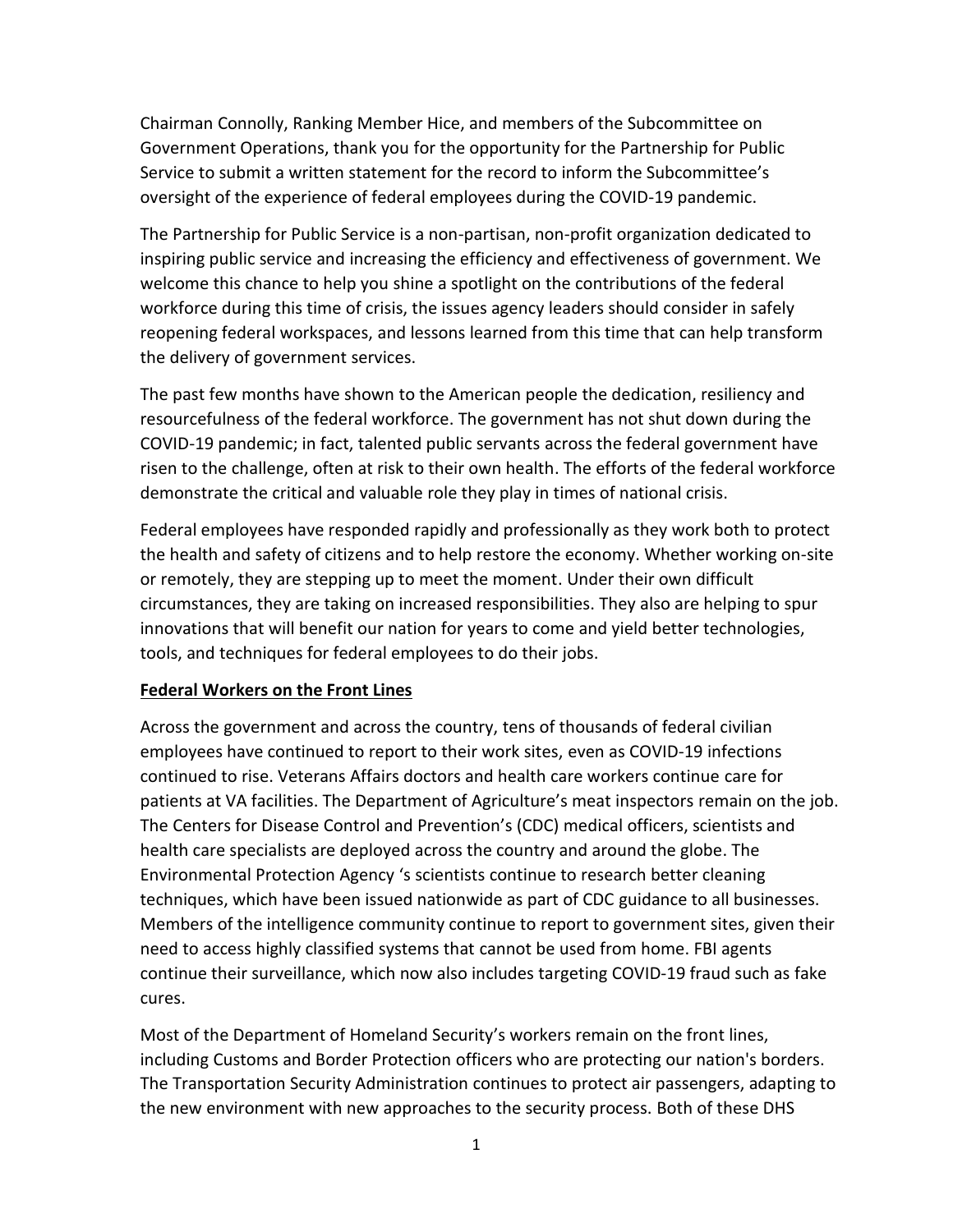components have seen high rates of infections and multiple deaths.<sup>1</sup> And the United States Postal Service's employees have diligently sustained deliveries despite having a high rate of positive cases and deaths.<sup>2</sup> The Partnership for Public Service offers our deepest condolences for the families of these and other front-line federal workers who have fallen victim to COVID-19.

This compilation of stories only scratches the surface of the commitment federal employees have towards keeping this country safe and healthy, even though reporting to their jobs as usual may put them in harm's way. These workers deserve recognition from federal leaders and appreciation from the American people. And they deserve our full efforts to keep them as safe as possible on the job.

## **Telework**

While many federal employees have continued to work on-site, much of the federal workforce – in just the span of a few weeks – shifted from working on-site to mandatory teleworking. While there undoubtedly have been some bumps in the road, the ability of much of the workforce to quickly and nimbly adapt to full-time remote working has been a testament to more than a decade of planning for and equipping federal workers to do their jobs remotely.

Much of the groundwork for success of the rapid shift to telework lies with the Telework Enhancement Act of 2010, $3$  which was introduced by Rep. John Sarbanes, with lead cosponsorship from Chairman Connolly, now-retired Rep. Frank Wolf, and many other former and current members of this committee.

This Act required agencies to develop telework agreements with employees and unions and required agencies to think about telework as a key concept for continuity of operations. Ten years later, the preparations this bill set in motion have allowed federal employees to telework in numbers never seen before.

For example, the Small Business Administration is approaching 100% of its workforce teleworking, $4$  while undertaking the task of administering an unprecedented amount of loan aid to small businesses. More than 90% of the State Department is working remotely, as its employees have helped coordinate a global response to the pandemic and also have

<sup>2</sup> GovExec, "These Federal Agencies Have Seen the Most COVID-19 Deaths," 2020. Retrieved from <https://www.govexec.com/workforce/2020/05/these-federal-agencies-have-seen-most-covid-19-deaths/165578/>

 $<sup>1</sup>$  CBP, "CBP Coronavirus (COVID-19) Updates and Announcements," 2020. Retrieved from</sup> <https://www.cbp.gov/newsroom/coronavirus> and TSA, "TSA Confirmed COVID-19 Cases," 2020. Retrieved from <https://www.tsa.gov/coronavirus>

<sup>3</sup> "Telework Enhancement Act of 2010," P.L. 111-292.

<sup>4</sup> MeriTalk, "What's Next? Securing the New Age of Government Telework," 2020. Retrieved from <https://www.meritalk.com/articles/whats-next-securing-the-new-age-of-government-telework/>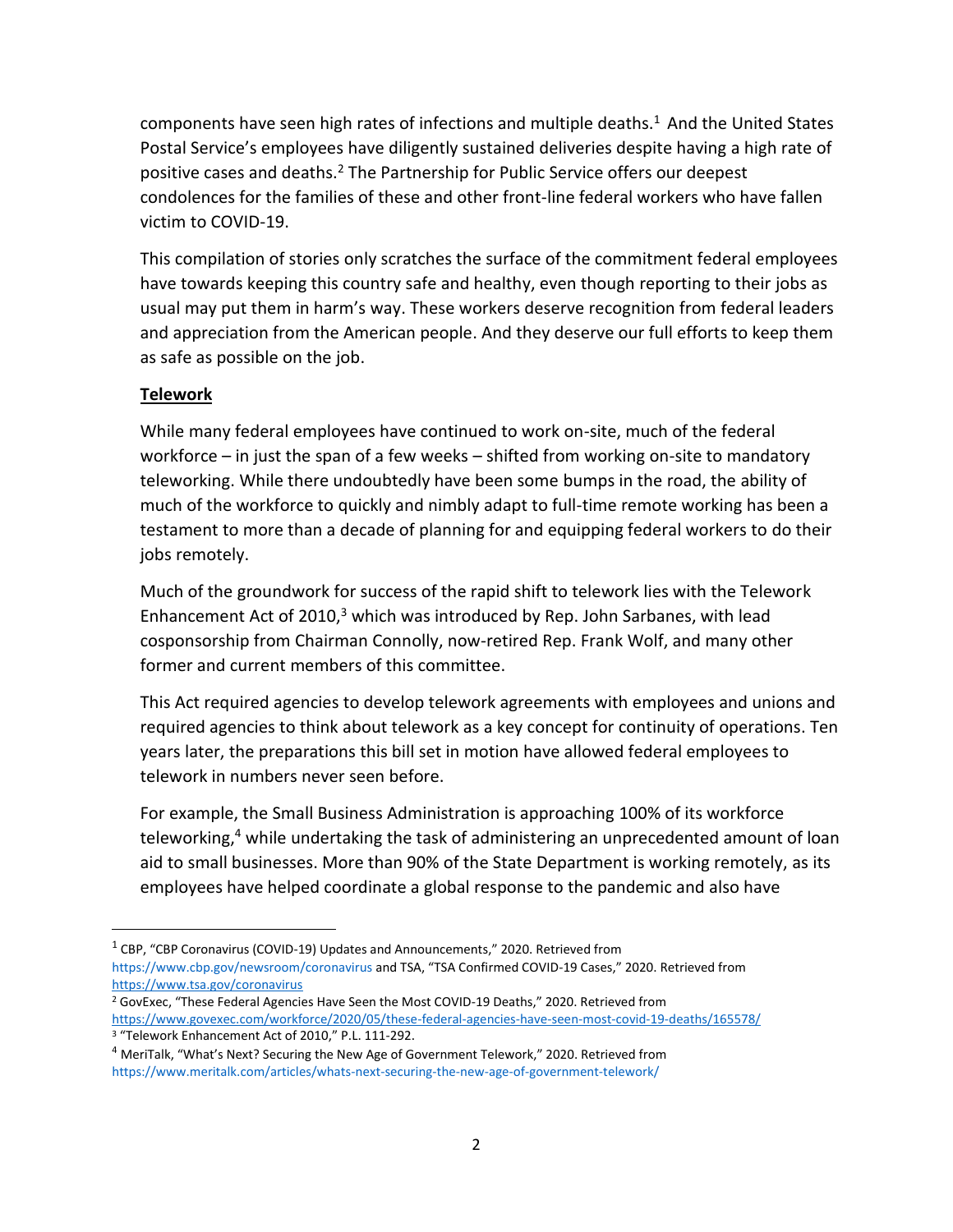repatriated over 70,000 Americans on 750 flights from over 120 countries since late January.<sup>5</sup>

The Department of Defense has embarked on its largest rollout of telework ever, with 1.1 million users on the remote system.<sup>6</sup> Nearly all the workers at the General Services Administration and the Department of Housing and Urban Development are teleworking, and 85% of the Department of Energy's employees are working remotely.<sup>7</sup>

The rapid shift to remote working, overall, appears to have been a resounding success, with many agencies reporting improvements to productivity and services while operating under maximum telework. For example, by early May, the Social Security Administration had seen an 11% decrease in backlogged pending cases compared to the level on March 23, when the agency instituted wide-scale telework. <sup>8</sup> The Veterans Benefits Administration's eight business lines, working remotely, have exceeded targets set before the pandemic for increasing productivity and reducing the backlog of pending benefit claims. VBA's benefits team exceeded its recent quarterly target by 20%<sup>9</sup>

Federal employees have also worked to help transition their contractors to telework. For example, the Centers for Medicare & Medicaid Services (CMS) transitioned more than 4,000 customer service representatives in their call centers to telework, and the agency believes this was done without diminishing services to beneficiaries calling for help. This was critical given COVID-19's impact on populations needing to get answers on coverage-related questions.

Even before the pandemic, evidence showed that telework enhances performance, improves morale, and helps with retention.<sup>10</sup> The Partnership urges this committee, the Government Accountability Office and other oversight bodies to take a government-wide look at the experience of agencies with telework during the pandemic. We believe you will find that numerous agencies, ranging from NASA to the National Institutes of Health to the Department of Commerce, have had positive experiences with telework. The experience

<sup>6</sup> Bloomberg Law, "Pentagon, 44 Million Chats Later, Ponders a Teleworking Future," 2020. Retrieved from <https://news.bloomberglaw.com/daily-labor-report/pentagon-44-million-chats-later-ponders-a-teleworking-future>

<sup>&</sup>lt;sup>5</sup> Id. and Department of State, "Briefing on COVID-19 Updates on Health Impact and Assistance for American Citizens Abroad," 2020. Retrieved from [https://www.state.gov/briefing-with-dr-william-walters-deputy-chief-medical-officer-for-operations](https://www.state.gov/briefing-with-dr-william-walters-deputy-chief-medical-officer-for-operations-bureau-of-medical-services-and-principal-deputy-assistant-secretary-ian-brownlee-bureau-of-consular-affairs-on-co/)[bureau-of-medical-services-and-principal-deputy-assistant-secretary-ian-brownlee-bureau-of-consular-affairs-on-co/](https://www.state.gov/briefing-with-dr-william-walters-deputy-chief-medical-officer-for-operations-bureau-of-medical-services-and-principal-deputy-assistant-secretary-ian-brownlee-bureau-of-consular-affairs-on-co/)

<sup>7</sup> MeriTalk, "What's Next? Securing the New Age of Government Telework," 2020. Retrieved from

<https://www.meritalk.com/articles/whats-next-securing-the-new-age-of-government-telework/> <sup>8</sup> NPR, "For These Federal Employees, Telework Means Productivity Is Up, Their Backlog Is Down," 2020. Retrieved from

[https://www.npr.org/2020/05/05/850106772/for-these-federal-employees-telework-means-productivity-is-up-their-backlog](https://www.npr.org/2020/05/05/850106772/for-these-federal-employees-telework-means-productivity-is-up-their-backlog-is-d)[is-d](https://www.npr.org/2020/05/05/850106772/for-these-federal-employees-telework-means-productivity-is-up-their-backlog-is-d)

<sup>9</sup> GovExec, "Veterans Benefits Administration May Be Having Its Best Year Ever," 2020. Retrieved from <https://www.govexec.com/management/2020/05/veterans-benefits-administration-may-be-having-its-best-year-ever/165507/> <sup>10</sup> See, for example, OPM, "Telework Insights: A Current Look at Telework in The Federal Government and Promising Practices to Support A 21st Century Workforce," 2020. Retrieved from [https://www.opm.gov/policy-data](https://www.opm.gov/policy-data-oversight/worklife/federal-work-life-survey/telework-insights.pdf)[oversight/worklife/federal-work-life-survey/telework-insights.pdf](https://www.opm.gov/policy-data-oversight/worklife/federal-work-life-survey/telework-insights.pdf)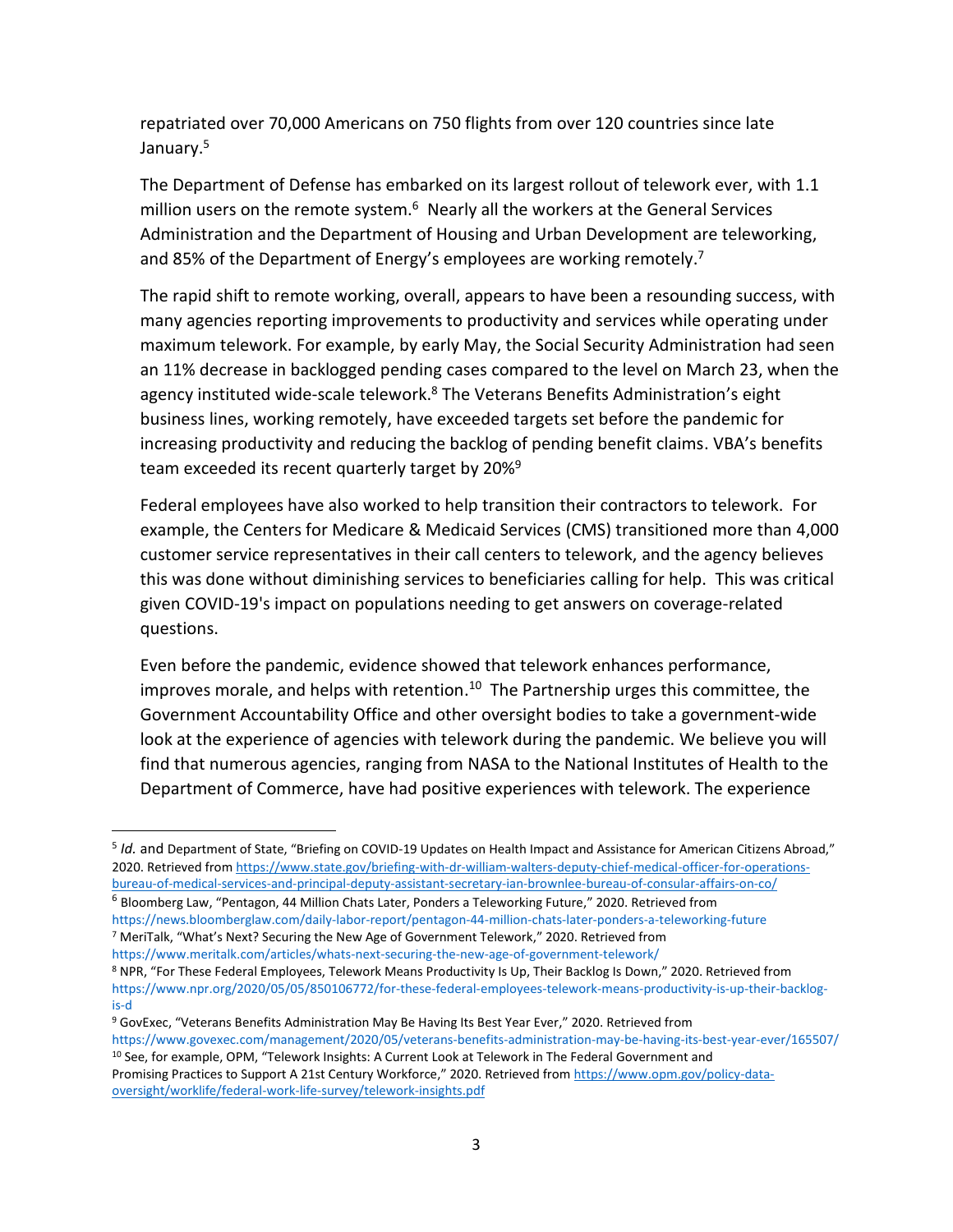during the pandemic has shown us that a remote workforce can be a productive workforce, and that agencies should use the flexibility of telework as a selling point in recruiting and retaining top talent across the country.

Telework, however, has not been without challenges. For example, disparities in access to broadband connectivity, federal employees having to rely on their own devices, gaps in agency preparations for continuity of operations, security concerns and the continuing need for major IT transformations across the government must be addressed. Congress needs to understand why some agencies – the IRS, for example – were less well positioned to shift to remote work, and what investments would better prepare them to support telework, both in times of crisis and as a better way to serve taxpayers. $^{11}$ 

### **Other Innovations**

Beyond telework, the need for the government to be agile in responding to COVID-19 is spurring other innovations in ways that could have profound and long-term impacts on the way the government operates.

The pandemic has necessitated a closer focus on management processes, resulting in an array of breakthroughs to long-standing problems, starting with personnel practices. For example, some agencies have reported seeing a reduced time to hire. The Veterans Health Administration hired 12,000 people between March 29 and May 18, and during the pressure of the pandemic, VHA has found ways to make recruiting, hiring, and onboarding more efficient. The agency is now looking to institutionalize many of these efficiencies for post-pandemic times.<sup>12</sup>

Several agencies have also been able to pivot their internship programs to the virtual world. Thanks to the support given by the Virtual Student Federal Service (VSFS), run out of the State Department, a number of agencies have avoided canceling scores of internships. <sup>13</sup>

Meanwhile, agencies are turning to new technologies and fostering innovations to respond to COVID-19. A few examples:

<sup>&</sup>lt;sup>11</sup> Federal News Network, "IRS employees reopening sites return to 'tens of millions' of pieces of unopened mail," 2020. Retrieved from [https://federalnewsnetwork.com/workforce/2020/04/irs-tells-initial-wave-of-10k-employees-to-return-to](https://federalnewsnetwork.com/workforce/2020/04/irs-tells-initial-wave-of-10k-employees-to-return-to-office-monday-bring-own-ppe/)[office-monday-bring-own-ppe/](https://federalnewsnetwork.com/workforce/2020/04/irs-tells-initial-wave-of-10k-employees-to-return-to-office-monday-bring-own-ppe/) and Washington Post, "As the backlogged IRS struggles to open mail and answer the phone, taxpayers face long delays," 2020. Retrieved from [https://www.washingtonpost.com/politics/as-the-backlogged-irs-struggles](https://www.washingtonpost.com/politics/as-the-backlogged-irs-struggles-to-open-mail-and-answer-the-phone-taxpayers-face-long-delays/2020/05/19/e89910d8-93ce-11ea-82b4-c8db161ff6e5_story.html)[to-open-mail-and-answer-the-phone-taxpayers-face-long-delays/2020/05/19/e89910d8-93ce-11ea-82b4](https://www.washingtonpost.com/politics/as-the-backlogged-irs-struggles-to-open-mail-and-answer-the-phone-taxpayers-face-long-delays/2020/05/19/e89910d8-93ce-11ea-82b4-c8db161ff6e5_story.html) [c8db161ff6e5\\_story.html](https://www.washingtonpost.com/politics/as-the-backlogged-irs-struggles-to-open-mail-and-answer-the-phone-taxpayers-face-long-delays/2020/05/19/e89910d8-93ce-11ea-82b4-c8db161ff6e5_story.html)

 $12$  Federal News Network, "VA says onboarding changes made during the pandemic will 'change the way we hire forever," 2020. Retrieved from [https://federalnewsnetwork.com/veterans-affairs/2020/05/va-says-onboarding-changes-made-during](https://federalnewsnetwork.com/veterans-affairs/2020/05/va-says-onboarding-changes-made-during-the-pandemic-will-change-the-way-we-hire-forever/)[the-pandemic-will-change-the-way-we-hire-forever/](https://federalnewsnetwork.com/veterans-affairs/2020/05/va-says-onboarding-changes-made-during-the-pandemic-will-change-the-way-we-hire-forever/)

 $13$ NPR, "There's Still Time To Get A (Remote) Summer Internship," 2020. Retrieved from https://www.npr.org/2020/05/21/858598827/theres-still-time-to-get-a-remote-summer-internship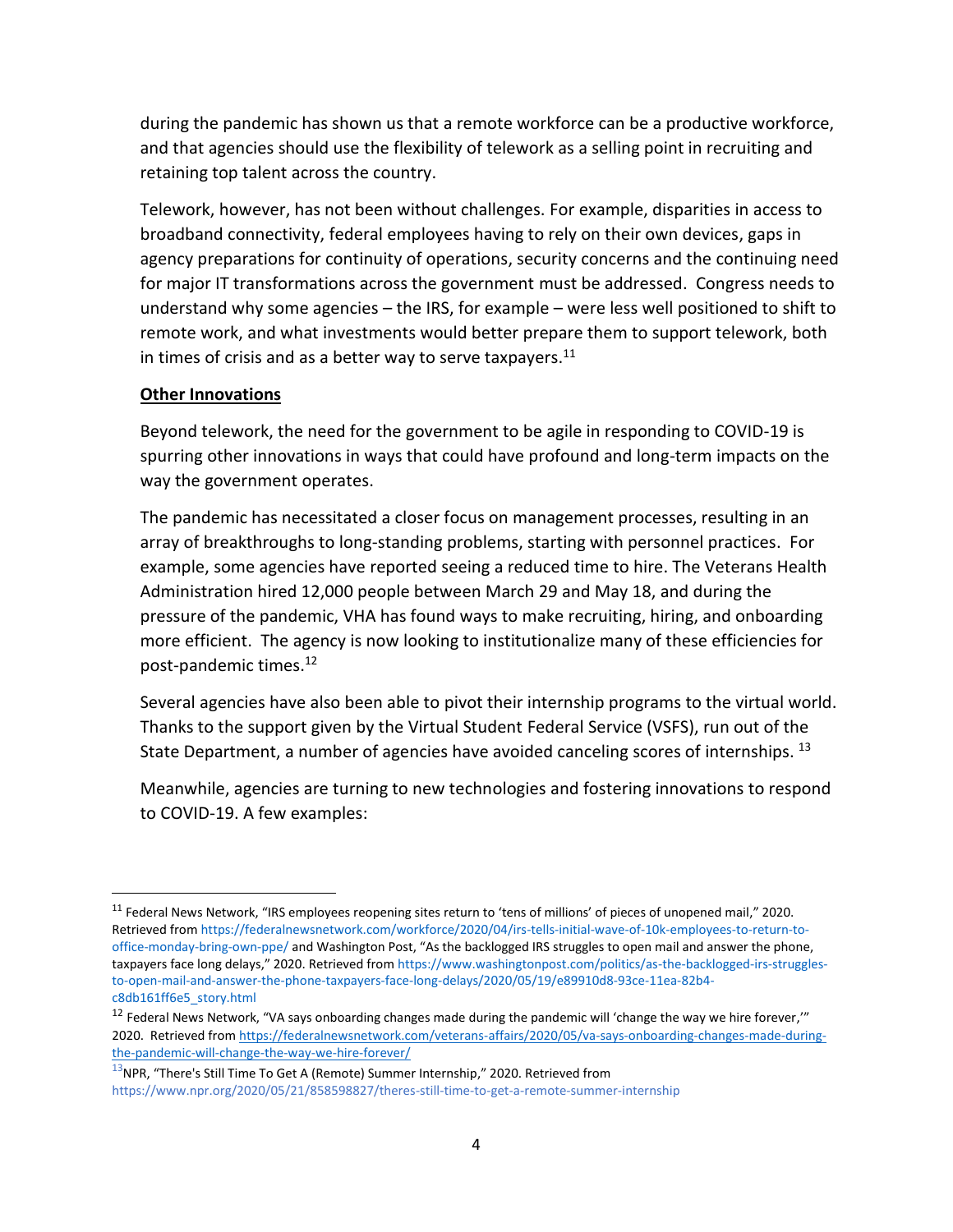- The Biomedical Advanced Research and Development Authority (BARDA) at HHS recently teamed up with the Bill and Melinda Gates Foundation to launch a pilot program to develop an early warning algorithm for COVID-19 and the flu.<sup>14</sup> Another pilot program, with VitalConnect, is aimed at creating wearable monitors that would provide early warnings of COVID-19 symptoms. 15
- Three of the Partnership's Service to America Medals® Finalists (Sammies) this year are doctors leading the VA's Office of Connected Care's efforts to expand telehealth to veterans. Last year the VA provided just under 300,000 video visits to veterans in their homes. In April alone, the VA delivered nearly 400,000 visits. 16
- NASA@WORK, a newly designed website built to foster internal collaboration and problem-solving, resulted in over 250 ideas from employees in under two weeks. Meanwhile NASA engineers have created a new ventilator to treat COVID-19 patients and an oxygen helmet to help COVID-19 patients with minor symptoms. <sup>17</sup>
- GSA's Robotic Process Automation (RPA) team developed a bot that speeds up collection of infection data in counties where it manages federal buildings. The agency owns or leases spaces across the country, totaling about 9,600 buildings in 2,200 communities. Combining county-level infection data with geographic information systems (GIS) will help to visualize the coronavirus threat. <sup>18</sup>
- In March, the Office of Science and Technology Policy helped launch an effort to make scientific articles available for scientists to develop artificial intelligence data mining tools that can answer questions on COVID-19.<sup>19</sup>

#### **Looking into the future**

As government offices start to transition from telework back to their physical workplaces, we first and foremost need to consider the safety of federal employees. The past few months have shown that employees can be highly productive while working remotely. Agencies should not force employees to return to their office buildings if they are

<sup>17</sup> Partnership for Public Service, "Stories of Service: NASA employees' partner with local communities to help COVID-19 patients," 2020. Retrieved from [https://ourpublicservice.org/blog-nasa-employees-partner-with-communities-to-help-covid-19](https://ourpublicservice.org/blog-nasa-employees-partner-with-communities-to-help-covid-19-patients/) [patients/](https://ourpublicservice.org/blog-nasa-employees-partner-with-communities-to-help-covid-19-patients/) and NASA, "NASA Contributes Expertise, Ingenuity to COVID-19 Fight," 2020. Retrieved from <https://www.nasa.gov/press-release/nasa-contributes-expertise-ingenuity-to-covid-19-fight>

<sup>&</sup>lt;sup>14</sup> Evidation, "Evidation Health and BARDA Partner on Early Warning System for COVID-19," 2020. Retrieved from https://evidation.com/news/evidationhealthandbardapartner/

<sup>15</sup> Homeland Preparedness News, "BARDA partners with VitalConnect on wearable monitor for COVID-19 patients, nursing homes," 2020. Retrieved from [https://homelandprepnews.com/stories/49610-barda-partners-with-vitalconnect-on-wearable](https://homelandprepnews.com/stories/49610-barda-partners-with-vitalconnect-on-wearable-monitor-for-covid-19-patients-nursing-homes/)[monitor-for-covid-19-patients-nursing-homes/](https://homelandprepnews.com/stories/49610-barda-partners-with-vitalconnect-on-wearable-monitor-for-covid-19-patients-nursing-homes/)

<sup>&</sup>lt;sup>16</sup> Partnership for Public Service, "Stories of Service: Trio of VA doctors fights COVID-19 with virtual health tools," 2020. Retrieved from <https://ourpublicservice.org/blog-va-doctors-fight-covid19-virtual-health-tools/>

<sup>18</sup> FedScoop, "GSA's coronavirus bot shows how RPA can supplement pandemic response," 2020. Retrieved from <https://www.fedscoop.com/gsa-coronavirus-bot-rpa/>

<sup>19</sup> White House, "Call to Action to the Tech Community on New Machine Readable COVID-19 Dataset," 2020. Retrieved from <https://www.whitehouse.gov/briefings-statements/call-action-tech-community-new-machine-readable-covid-19-dataset/>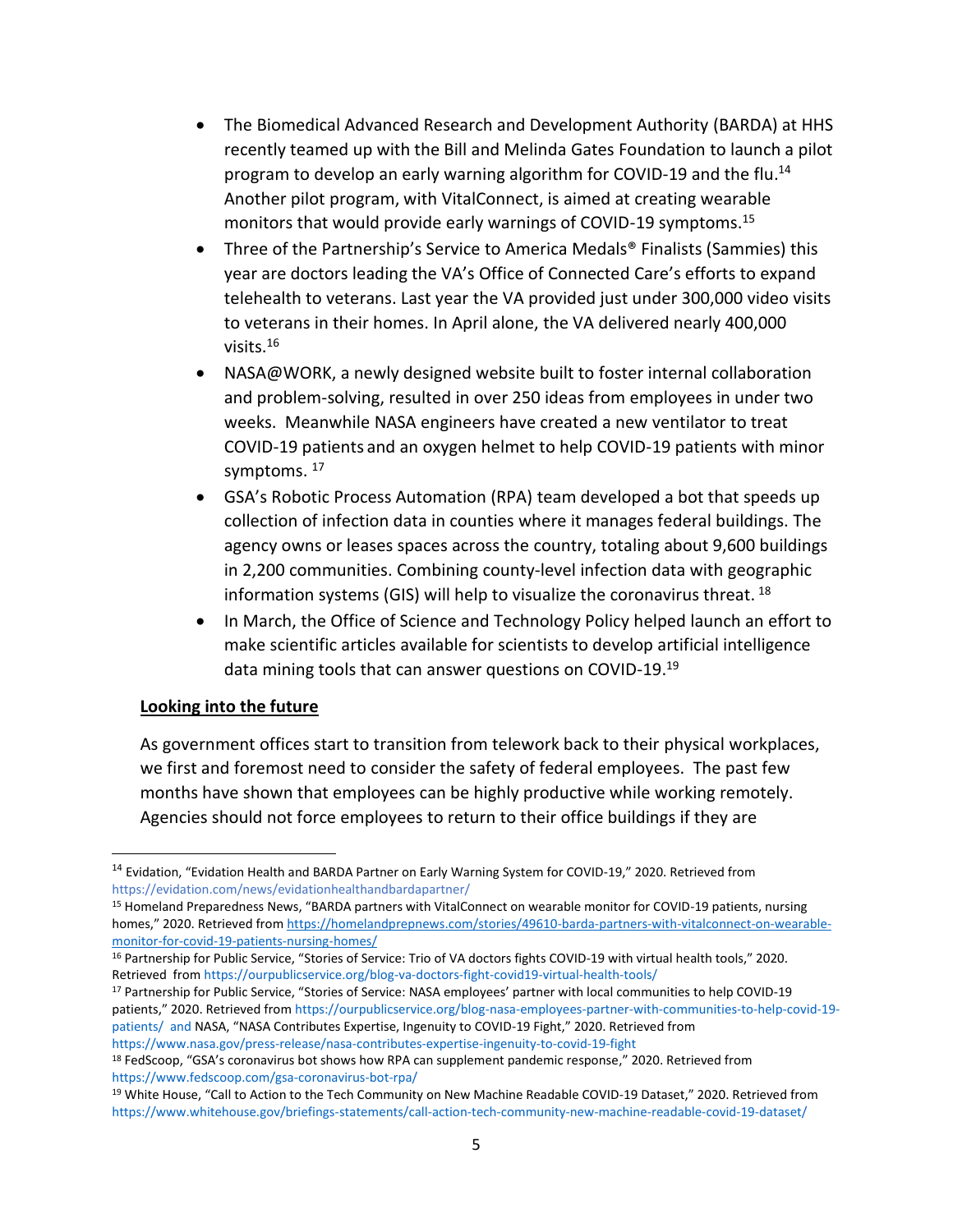successfully getting their work done through telework. Also, agencies should continue to offer work hour flexibilities to help accommodate federal employees who have children or others in their care.

As agencies start to bring more employees back to government workspaces, employees must be able to trust that their agencies' plans are comprehensive, and data driven. Toward that end, the Partnership has developed a "Ready to Return to the Workplace" checklist of considerations that agency leaders should consider as they re-open offices, which we have included as an appendix to this testimony. These considerations include: how agencies use public health data in making reopening decisions; measures needed to protect federal employees; effective means of communicating with and engaging federal employees, unions and contractors; the need to consider adjustments to policies and programs; and risk management strategies and contingency planning to be prepared for future events.

Even as federal employees return to their offices, we need to capture lessons learned, including with the annual Federal Employee Viewpoint Survey, which we understand will be going out into the field in mid-July. This survey will yield invaluable insights into the views of federal employees on their experiences during the pandemic, and the Partnership urges that the results be released as soon as possible. We also encourage agencies to do pulse surveys of their employees on how COVID-19 is impacting their work and work environment, to help agencies adjust to rapidly changing circumstances.

More broadly, we need to seize upon this moment in history to help transform the way government works, and to make sure we do not go back to the old ways of doing business when new ways make more sense. Oversight hearings like this one will be essential to identifying what has worked, and what has not worked, as will the work of the Government Accountability Office, the Pandemic Response Accountability Committee, and the broader good government community.

The Partnership believes that this moment in time will yield critical insights into new ways to approach well-established, long-standing needs of the federal government, including:

- 1) Developing capable leaders (both career and political) who think strategically for the long term and who understand the unique responsibilities of government stewardship;
- 2) Ensuring the government can attract the talent it needs at all levels;
- 3) Increasing collaboration across agencies, across the legislative and executive branches, between levels of government, and with the private and non-profit sectors;
- 4) Investing in new technologies and creating an environment that fosters innovation; and